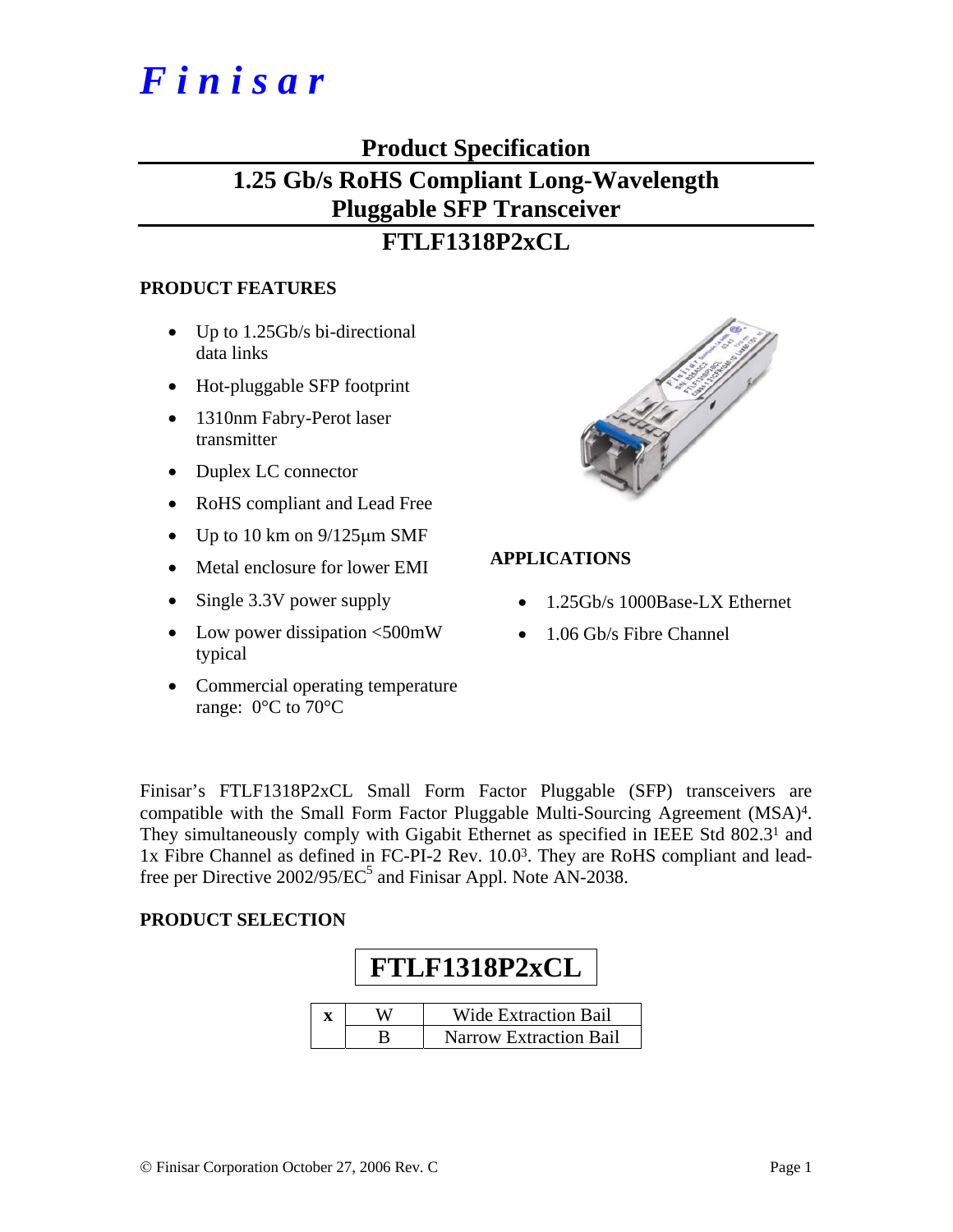#### **I. Pin Descriptions**

| Pin            | <b>Symbol</b>     | <b>Name/Description</b>                                        |   |  |  |
|----------------|-------------------|----------------------------------------------------------------|---|--|--|
|                | $\rm V_{EET}$     | Transmitter Ground (Common with Receiver Ground)               |   |  |  |
| $\overline{2}$ | $T_{FAULT}$       | Transmitter Fault. Not supported.                              |   |  |  |
| 3              | $T_{\text{DIS}}$  | Transmitter Disable. Laser output disabled on high or open.    | 2 |  |  |
| 4              | $MOD_$ DEF(2)     | Module Definition 2. Data line for Serial ID.                  | 3 |  |  |
| 5              | $MOD$ $DEF(1)$    | Module Definition 1. Clock line for Serial ID.                 | 3 |  |  |
| 6              | $MOD_$ DEF $(0)$  | Module Definition 0. Grounded within the module.               | 3 |  |  |
| 7              | Rate Select       | No connection required                                         | 4 |  |  |
| 8              | <b>LOS</b>        | Loss of Signal indication. Logic 0 indicates normal operation. | 5 |  |  |
| 9              | $\rm V_{EER}$     | Receiver Ground (Common with Transmitter Ground)               |   |  |  |
| 10             | $\rm V_{EER}$     | Receiver Ground (Common with Transmitter Ground)               |   |  |  |
| 11             | $\rm V_{\rm EER}$ | Receiver Ground (Common with Transmitter Ground)               |   |  |  |
| 12             | RD-               | Receiver Inverted DATA out. AC Coupled                         |   |  |  |
| 13             | $RD+$             | Receiver Non-inverted DATA out. AC Coupled                     |   |  |  |
| 14             | $\rm V_{EER}$     | Receiver Ground (Common with Transmitter Ground)               |   |  |  |
| 15             | $\rm V_{CCR}$     | <b>Receiver Power Supply</b>                                   |   |  |  |
| 16             | $V_{\text{CCT}}$  | <b>Transmitter Power Supply</b>                                |   |  |  |
| 17             | $\rm V_{EET}$     | Transmitter Ground (Common with Receiver Ground)               |   |  |  |
| 18             | $TD+$             | Transmitter Non-Inverted DATA in. AC Coupled.                  |   |  |  |
| 19             | TD-               | Transmitter Inverted DATA in. AC Coupled.                      |   |  |  |
| 20             | $\rm V_{EET}$     | Transmitter Ground (Common with Receiver Ground)               |   |  |  |

Notes:

1. Circuit ground is internally isolated from chassis ground.

2. Laser output disabled on  $T_{DIS} > 2.0V$  or open, enabled on  $T_{DIS} < 0.8V$ .

3. Should be pulled up with 4.7k - 10 kohms on host board to a voltage between 2.0V and 3.6V. MOD\_DEF(0) pulls line low to indicate module is plugged in.

- 4. Finisar FTLFxx18xxxxx transceivers operate at 1x Fibre Channel and Gigabit Ethernet data rates and respective protocols without active control.
- 5. LOS is open collector output. Should be pulled up with 4.7k 10 kohms on host board to a voltage between 2.0V and 3.6V. Logic 0 indicates normal operation; logic 1 indicates loss of signal.



**Pinout of Connector Block on Host Board**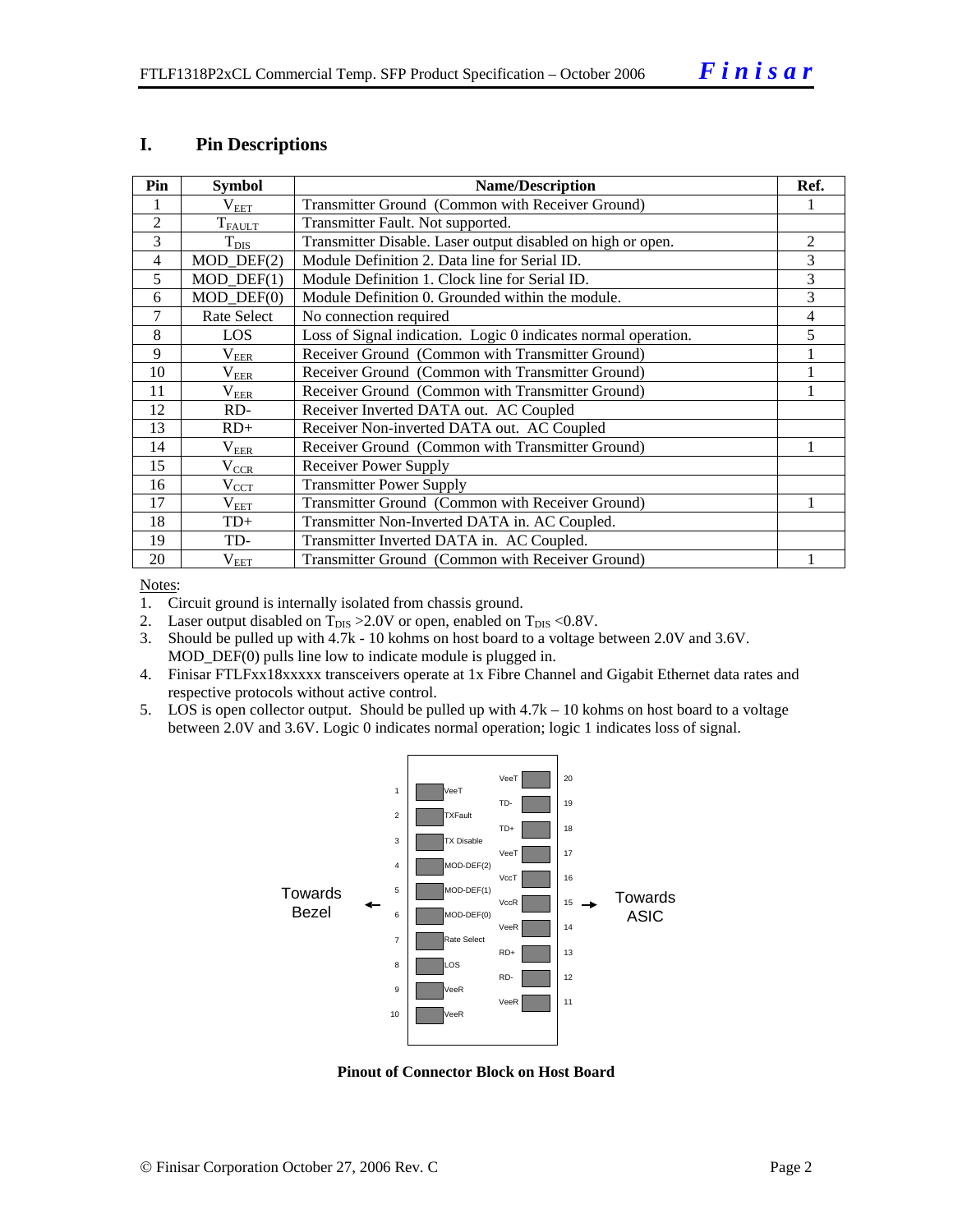#### **II. Absolute Maximum Ratings**

| <b>Parameter</b>                  | <b>Symbol</b> | Min    | Typ | Max | Unit          | Ref. |
|-----------------------------------|---------------|--------|-----|-----|---------------|------|
| Maximum Supply Voltage            | Vcc           | $-0.5$ |     | 4.U |               |      |
| <b>Storage Temperature</b>        |               | -40    |     | 100 | $\sim$        |      |
| <b>Case Operating Temperature</b> | - OP          |        |     |     | $\sim$        |      |
| Relative Humidity                 | RH            |        |     |     | $\frac{0}{0}$ |      |

#### **III.** Electrical Characteristics ( $T_{OP} = 0$  to 70 °C,  $V_{CC} = 3.00$  to 3.60 Volts)

| <b>Parameter</b>                    | <b>Symbol</b>    | Min         | Typ | <b>Max</b>   | Unit      | Ref.           |
|-------------------------------------|------------------|-------------|-----|--------------|-----------|----------------|
| <b>Supply Voltage</b>               | Vcc              | 3.00        |     | 3.60         | V         |                |
| <b>Supply Current</b>               | Icc              |             | 130 | 300          | mA        |                |
| <b>Transmitter</b>                  |                  |             |     |              |           |                |
| Input differential impedance        | $R_{in}$         |             | 100 |              | Ω         | 2              |
| Single ended data input swing       | Vin, pp          | 250         |     | 1200         | mV        |                |
| <b>Transmit Disable Voltage</b>     | $\rm V_{D}$      | $Vec - 1.3$ |     | Vcc          | V         |                |
| <b>Transmit Enable Voltage</b>      | $V_{EN}$         | Vee         |     | $Vee+0.8$    | V         | 3              |
| <b>Transmit Disable Assert Time</b> |                  |             |     | 10           | <b>us</b> |                |
| <b>Receiver</b>                     |                  |             |     |              |           |                |
| Single ended data output swing      | Vout, pp         | 300         | 400 | 800          | mV        | $\overline{4}$ |
| Data output rise time               | t,               |             |     | 300          | ps        | 5              |
| Data output fall time               | $t_{\rm f}$      |             |     | 300          | ps        | 5              |
| <b>LOS</b> Fault                    | $V_{LOS\_fault}$ | $Vec - 0.5$ |     | $Vec_{HOST}$ | V         | 6              |
| <b>LOS</b> Normal                   | $V_{LOS\,norm}$  | Vee         |     | $Vee+0.5$    | V         | 6              |
| Power Supply Rejection              | <b>PSR</b>       | 100         |     |              | mVpp      | 7              |
| Deterministic Jitter Contribution   | $RX \Delta DI$   |             |     | 80           | ps        | 8              |
| <b>Total Jitter Contribution</b>    | $RX \Delta TI$   |             |     | 122.4        | ps        |                |

Notes:

- 1. Non condensing.
- 2. AC coupled.
- 3. Or open circuit.
- 4. Into 100 ohm differential termination.
- 5.  $20 80 %$
- 6. LOS is LVTTL. Logic 0 indicates normal operation; logic 1 indicates no signal detected.
- 7. All transceiver specifications are compliant with a power supply sinusoidal modulation of 20 Hz to 1.5 MHz up to specified value applied through the power supply filtering network shown on page 23 of the Small Form-factor Pluggable (SFP) Transceiver MultiSource Agreement (MSA), September 14, 2000.
- 8. Measured with DJ-free data input signal. In actual application, output DJ will be the sum of input DJ and  $\triangle$  DJ.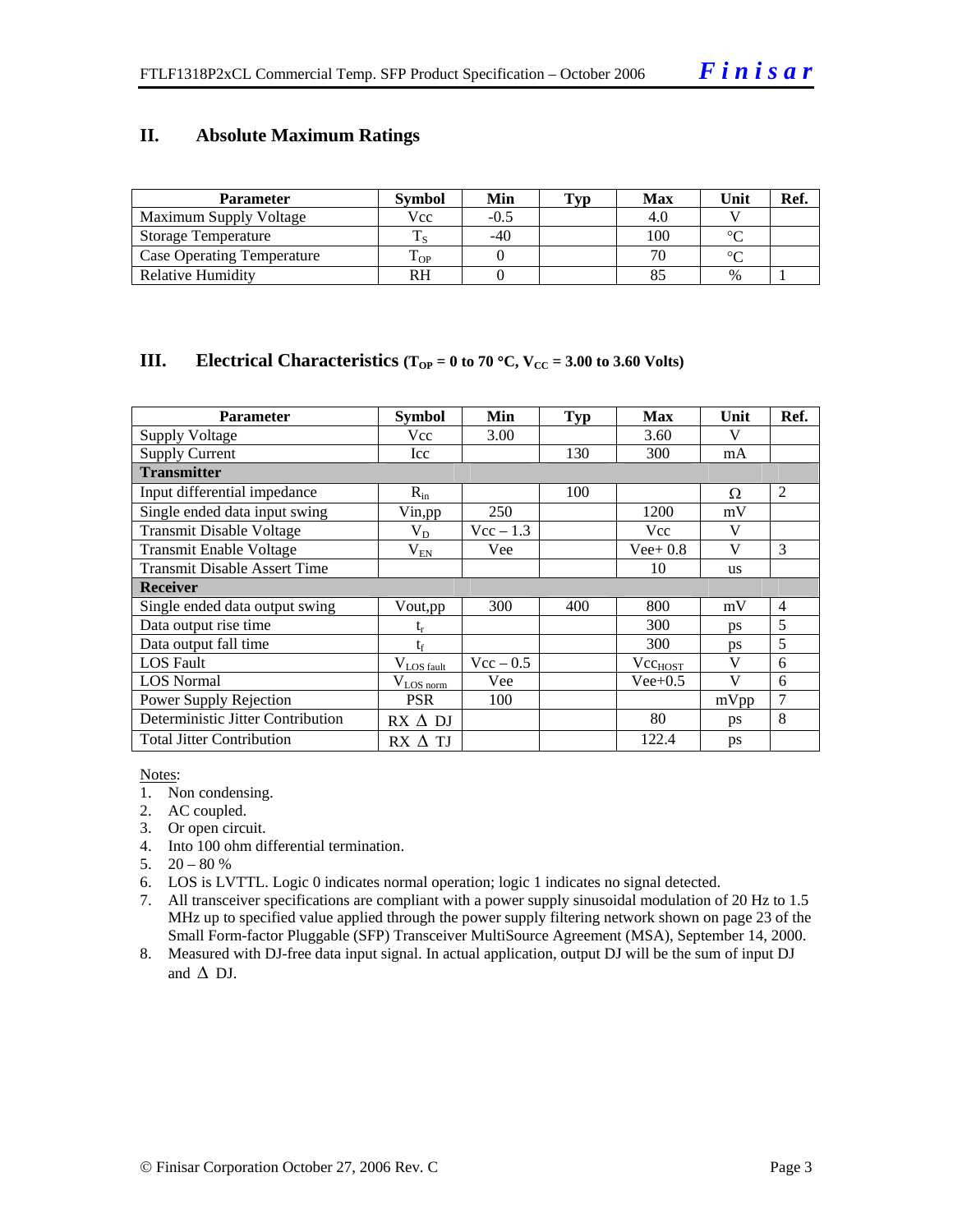| <b>Parameter</b>                    | <b>Symbol</b>          | Min    | Typ | <b>Max</b> | Unit       | Ref.           |
|-------------------------------------|------------------------|--------|-----|------------|------------|----------------|
| <b>Transmitter</b>                  |                        |        |     |            |            |                |
| Output Opt. Power                   | $P_{OUT}$              | $-9.5$ |     | $-3$       | dBm        | $\overline{1}$ |
| Optical Wavelength                  | λ                      | 1270   |     | 1360       | nm         | $\mathfrak{D}$ |
| Spectral Width                      | $\sigma$               |        |     | 3          | nm         | $\overline{2}$ |
| <b>Optical Modulation Amplitude</b> | OMA                    | 174    |     |            | μW         | 2,3            |
| <b>Optical Rise/Fall Time</b>       | $t_r / t_f$            |        | 150 | 260        | ps         | $\overline{4}$ |
| <b>RIN</b>                          |                        |        |     | $-120$     | dB/Hz      |                |
| Deterministic Jitter Contribution   | $TX \Delta DI$         |        | 20  | 56.5       | ps         | 5              |
| <b>Total Jitter Contribution</b>    | TX A TJ                |        | 50  | 119        | ps         |                |
| <b>Optical Extinction Ratio</b>     | ER                     | 9      |     |            | dB         |                |
| <b>Receiver</b>                     |                        |        |     |            |            |                |
| Average Rx Sensitivity @ 1.25 Gb/s  | $R_{\text{SENS2}}$     |        |     | $-19$      | dBm        | 6, 7           |
| (Gigabit Ethernet)                  |                        |        |     |            |            |                |
| Average Rx Sensitivity @ 1.06 Gb/s  | $R_{SENS1}$            |        |     | $-21$      | dBm        | 6, 7           |
| (1X Fibre Channel)                  |                        |        |     |            |            |                |
| Stressed RX sens. $=1.25$ Gb/s      |                        |        |     | $-14.5$    | dBm        |                |
| Average Received Power              | $Rx_{\underline{MAX}}$ |        |     | $\Omega$   | dBm        |                |
| Receiver Elec. 3 dB cutoff freq.    |                        |        |     | 1500       | <b>MHz</b> |                |
| <b>Optical Center Wavelength</b>    | $\lambda_{\rm C}$      | 1265   |     | 1600       | nm         |                |
| <b>Return Loss</b>                  |                        | 12     |     |            | dB         |                |
| <b>LOS De-Assert</b>                | LOS <sub>D</sub>       |        |     | $-19$      | dBm        |                |
| <b>LOS</b> Assert                   | LOS <sub>A</sub>       | $-30$  |     |            | dBm        |                |
| <b>LOS Hysteresis</b>               |                        | 0.5    |     |            | dB         |                |

#### **IV. Optical Characteristics (T<sub>OP</sub> = 0 to 70 °C, V<sub>CC</sub> = 3.00 to 3.60 Volts)**

Notes:

- 1. Class 1 Laser Safety per FDA/CDRH and EN (IEC) 60825 regulations.
- 2. Also specified to meet curves in FC-PI-2 Rev. 10.0 Figure 18, which allow trade-off between wavelength, spectral width and OMA.
- 3. Equivalent extinction ratio specification for Fibre Channel. Allows smaller ER at higher average power.
- 4. Unfiltered, 20-80%. Complies with IEEE 802.3 (Gig. E) and FC 1x eye masks when filtered.
- 5. Measured with DJ-free data input signal. In actual application, output DJ will be the sum of input DJ and  $\Delta$  DJ.
- 6. Measured with conformance signals defined in FC-PI-2 Rev. 10.0 specifications.
- 7. Measured with PRBS  $2^7$ -1 at  $10^{-12}$  BER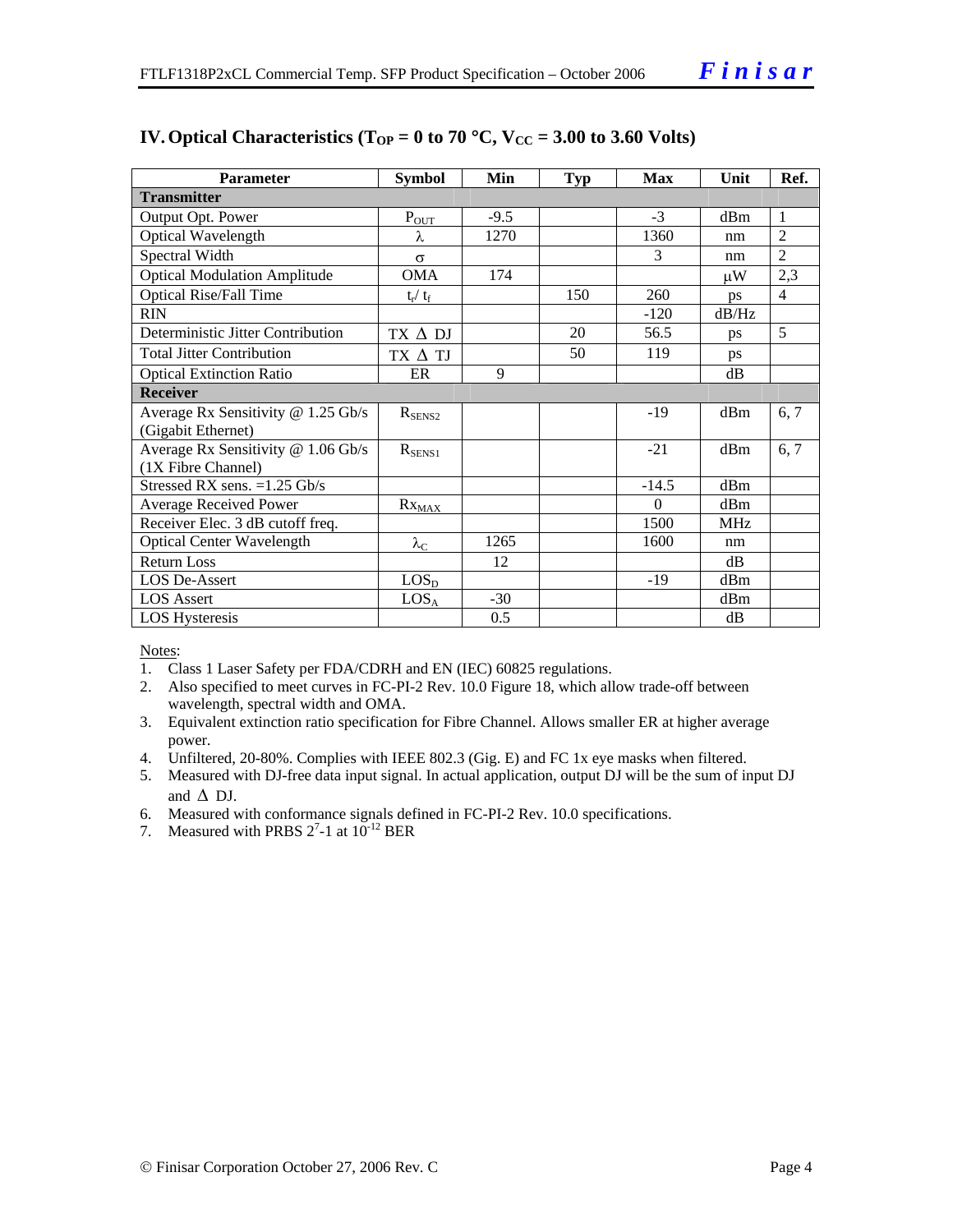#### **V. General Specifications**

| <b>Parameter</b>                     | <b>Symbol</b> | Min  | Typ | <b>Max</b> | <b>Units</b> | Ref. |
|--------------------------------------|---------------|------|-----|------------|--------------|------|
| Data Rate                            | <b>BR</b>     | 1062 |     | 1250       | Mb/sec       |      |
| <b>Bit Error Rate</b>                | <b>BER</b>    |      |     | $10^{-12}$ |              |      |
| Max. Supported Link Length on        | $L_{MAX1}$    |      | 10  |            | km           | 3, 4 |
| $9/125 \mu m$ SMF @ 1X Fibre Channel |               |      |     |            |              |      |
| Max. Supported Link Length on        | $L_{MAX2}$    |      | 10  |            | km           | 3, 4 |
| $9/125 \mu m$ SMF @ Gigabit Ethernet |               |      |     |            |              |      |

Notes:

- 1. Gigabit Ethernet and 1x Fibre Channel compliant.
- 2. Tested with a PRBS  $2^7$ -1 test pattern.
- 3. Dispersion limited per FC-PI-2 Rev. 10
- 4. Attenuation of 0.55 dB/km is used for the link length calculations. Distances are indicative only. Please refer to the Optical Specifications in Table IV to calculate a more accurate link budget based on specific conditions in your application.

#### **VI. Environmental Specifications**

Finisar 1310nm Industrial Temperature SFP transceivers have an operating temperature range from  $0^{\circ}$ C to +70 $^{\circ}$ C case temperature.

| Parameter                         | <b>Symbol</b>          | Min | $\mathbf{T}_{\mathbf{V}\mathbf{p}}$ | Max | Units   | Ref. |
|-----------------------------------|------------------------|-----|-------------------------------------|-----|---------|------|
| <b>Case Operating Temperature</b> | Ē<br>$\mathbf{L}_{OD}$ |     |                                     | 70  | $\circ$ |      |
| Storage Temperature               | ᠇᠇<br>$\pm$ sto        | -40 |                                     | 100 | $\sim$  |      |

#### **VII. Regulatory Compliance**

Finisar transceivers are Class 1 Laser Products and comply with US FDA regulations. These products are certified by TÜV and CSA to meet the Class 1 eye safety requirements of EN (IEC) 60825 and the electrical safety requirements of EN (IEC) 60950. Copies of certificates are available at Finisar Corporation upon request.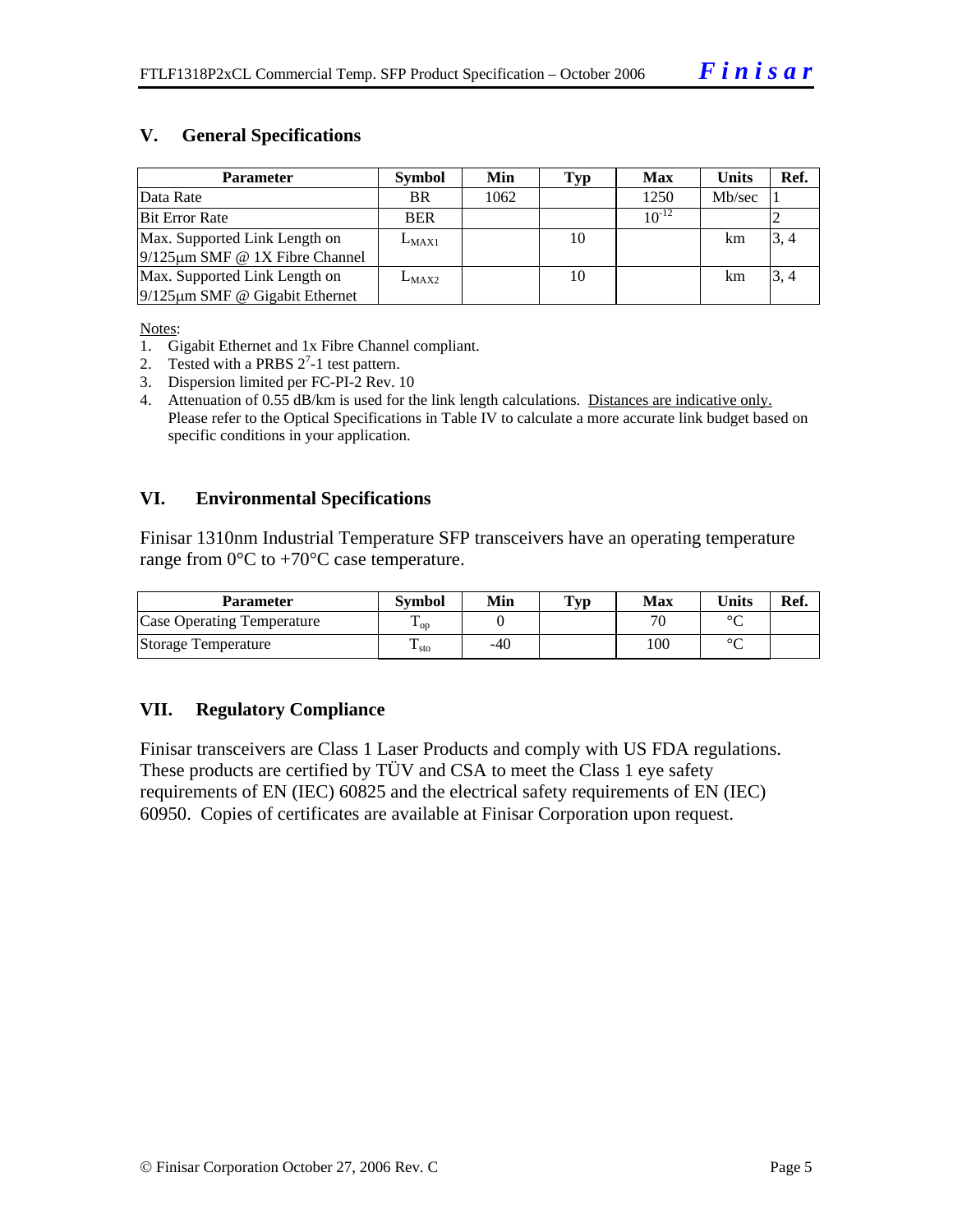#### **IX. Mechanical Specifications**

Finisar's Small Form Factor Pluggable (SFP) transceivers are compatible with the dimensions defined by the SFP Multi-Sourcing Agreement (MSA)<sup>3</sup>.



**FTLF1318P2BCL**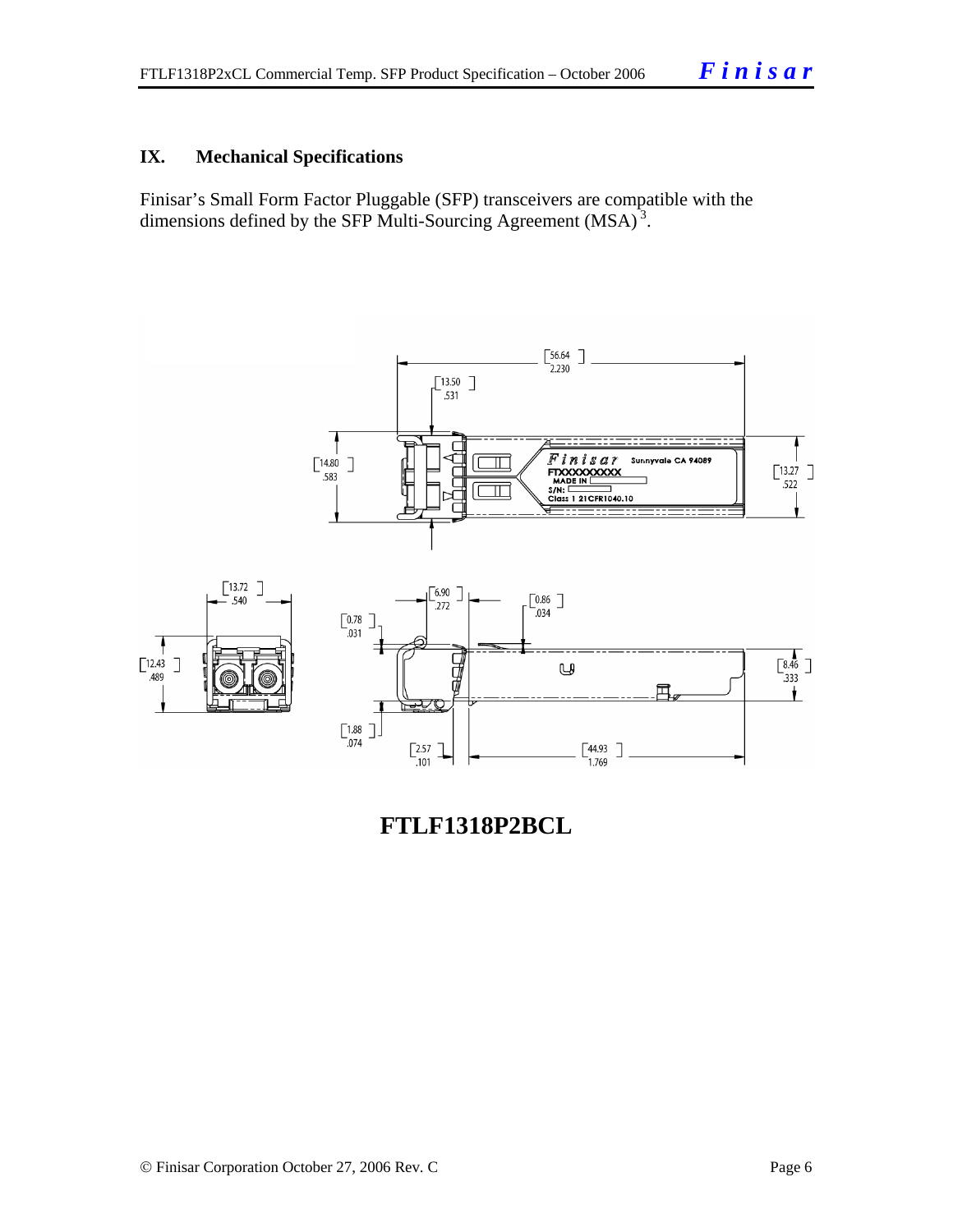

**FTLF1318P2WCL**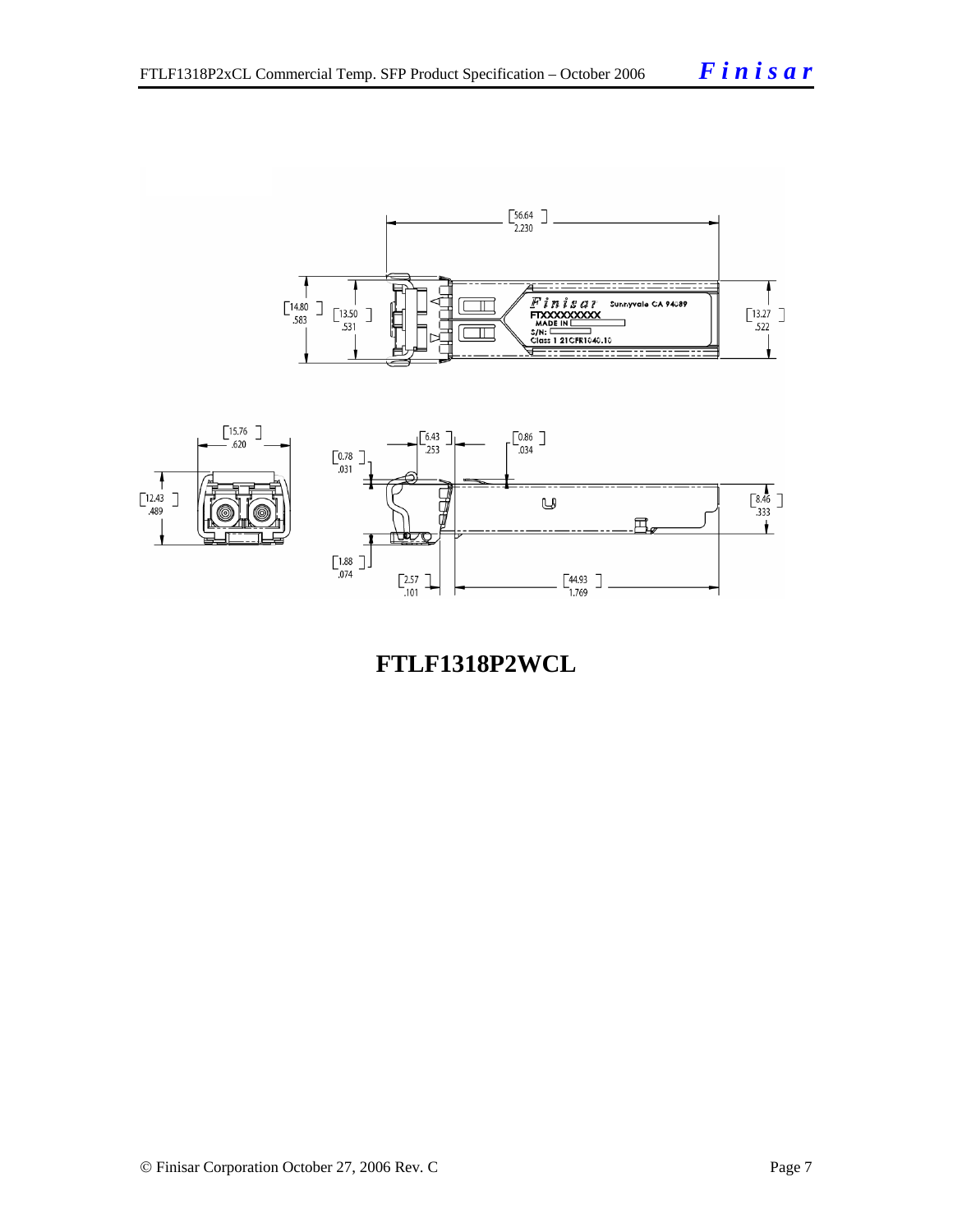### **X. PCB Layout and Bezel Recommendations**

 $\hat{\triangle}$ Through Holes are Unplated  $\sqrt{\mathbf{b}}$ atum and Basic Dimension Established by Customer  $\sqrt{2}$ Rads and Vias are Chassis Ground, 11 Places

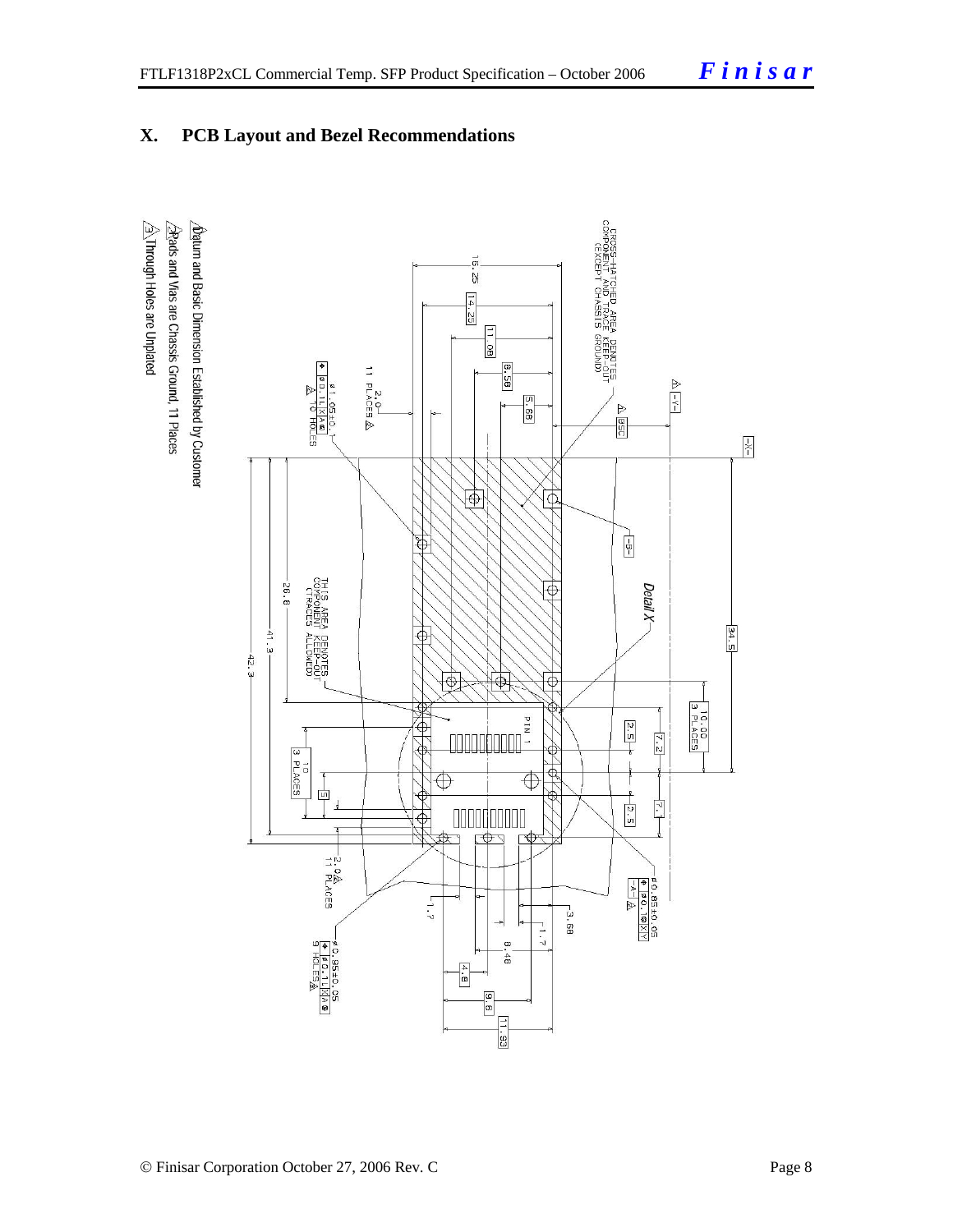



NOTES:

- $\triangle$  MINIMUM PITCH ILLUSTRATED, ENGLISH DIMENSIONS ARE FOR REFERENCE ONLY
- 2. NOT RECOMMENDED FOR PCI EXPANSION<br>CARD APPLICATIONS